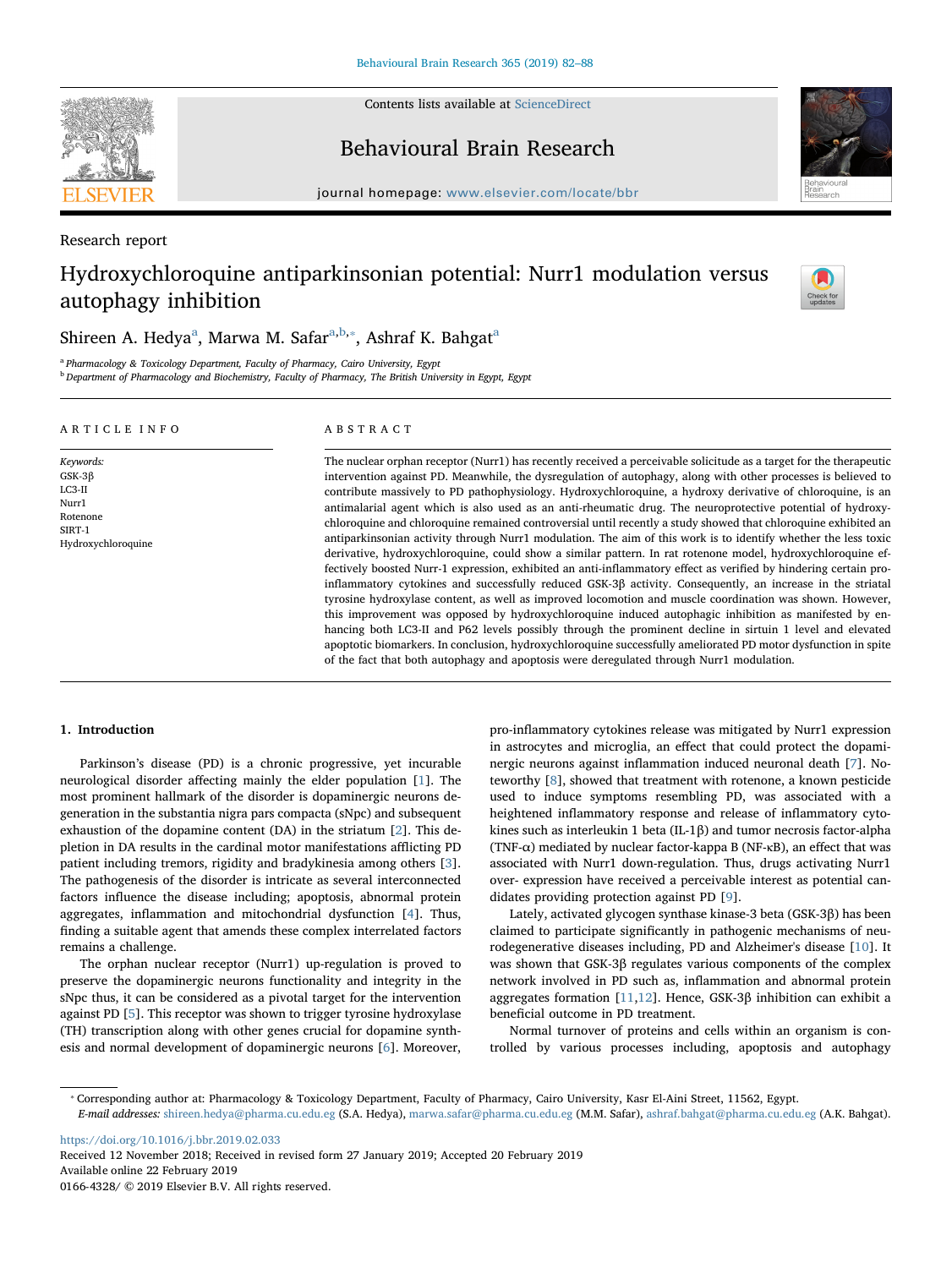[[13](#page-5-12)[,14](#page-5-13)]. PD is characterized by the accumulation of abnormal protein aggregates preceding the neurological damage [\[15](#page-5-14)]. One of the natural physiological procedures responsible for removing those aggregates is autophagy [[16](#page-5-15)]. Accordingly, autophagy dysregulation is believed to contribute massively to PD pathogenesis [\[17](#page-5-16)]. The neurotoxic pesticide rotenone was found to result in autophagic flux inhibition through lysosomal dysfunction, an effect that could be reversed by autophagic activators providing a protective effect against rotenone cytotoxicity [[18](#page-5-17)[,19](#page-5-18)]. On the other hand, dopaminergic cell death in PD is proved to be a direct result of an enhanced apoptosis [\[20](#page-5-19)]. Previous reports showed that dopaminergic neurons may survive and their function and morphology could be preserved after using apoptosis inhibitors [\[21](#page-5-20)]. Therefore, it is of an utmost importance to keep normal balanced cell death mechanisms to maintain the normal homeostasis without causing irreparable damage.

Hydroxychloroquine (HCQ), a chloroquine hydroxy-derivative, is an anti-malarial and anti-rheumatic drug [[22\]](#page-5-21). HCQ neuroprotective potential is still questionable. A previous study failed to prove HCQ efficacy against Alzheimer's disease [[23\]](#page-5-22). On the other hand, a recent study suggested that some anti-malarial drugs including chloroquine succeeded in ameliorating PD motor disturbances in 6-OHDA-treated rats [[24\]](#page-5-23). Moreover, HCQ managed to alleviate neurological sarcoidosis manifestations [[25\]](#page-5-24), an effect that could support the claims around its neuroprotective potential.

Hence, this study aims to unveil the discrepancy regarding the possible Nurr1 mediated neuroprotective effects of hydroxychloroquine versus autophagy and apoptosis dysregulation, in a rat model of PD.

## 2. Materials and methods

### 2.1. Animals

All the investigational procedures abided by the published US National Institutes of Health Guide for Care and Use of Laboratory Animals (NIH Publication No. 85-23, revised 2011) and was carried out conforming to ethical procedures and policies stipulated by the Ethics Committee of Faculty of Pharmacy, Cairo University PT (1600). All procedures adhere to the ARRIVE Guidelines for reporting animal research. A completed ARRIVE guidelines checklist is included at the end of the manuscript. All efforts were made to minimize the suffering of rats during the experimental period.

Adult male Wistar albino rats weighing (200–250) g were housed under standard environmental conditions; constant humidity (60  $\pm$  10%), temperature (25  $\pm$  2 °C), and a12/12-h light/dark cycle. Standard chow diet and water were allowed ad libitum. Behavioral testing was conducted in a Proper and secluded room. All animals used were purchased from Faculty of pharmacy Cairo University animal facility, Egypt.

## 2.2. Chemicals and drugs

All chemicals used during the study were of the highest purity and analytical grade. HCQ was kindly provided by The National Organization for Drug Control and Research "NODCAR" (Cairo, Egypt). Dimethyl sulfoxide (DMSO) and rotenone were purchased from Merck (Darmstadt, Germany) and Sigma-Aldrich (St. Louis, MO, USA), respectively.

## 2.3. Experimental design

Seventy two rats were scattered randomly using randomization table amongst three groups, 24 rats each (4 rats per cage). Group I received a total of 11 subcutaneous injections of 10% DMSO every other day (0.2 ml/kg) and served as control group for rotenone. Groups II and III received rotenone every other day at a dose of 1.5 mg/kg dissolved in 10% DMSO, a total of 11 subcutaneous injections for

<span id="page-1-0"></span>

Fig. 1. Time line diagram illustrating the experimental procedures.

twenty one days [[26,](#page-5-25)[27\]](#page-5-26). In the meantime, for 3 weeks, HCQ was added to normal saline and orally administered daily and on the days of rotenone administration, HCQ was given one hour before rotenone injection to rats of group III at a dose of 100 mg/kg [[28\]](#page-5-27).

Open field and rotarod were used to test animals' motor functions. They were performed 24 h after the last injection of rotenone [\(Fig. 1](#page-1-0)). Animals in each group were further divided into 3 sets. Finally, animals were sacrificed by decapitation whilst under anesthesia to eliminate the pain. Brains were excised rapidly, rinsed with ice-cold saline. Each brain was dissected on an ice-cold glass plate to separate both striata in the first three sets and substantia nigra in the third set. Afterwards, in the first set both striata were homogenized and used for the assessment of tyrosine hydroxylase (TH), nuclear factor NF-κВ, IL-1β and TNF-α levels. In the second set, both striata were homogenized for the evaluation of, cytochrome C, caspase-3 and GSK3-β (pS9). The third set was conducted to estimate autophagy biomarkers LC3-II, p62 and SIRT-1 in the striatum and Nurr1 expression in the SN.

### 2.4. Behavioral assessment

#### 2.4.1. Open field

The movement and behavior of each animal namely ambulation was recorded using a fixed video camera installed on a square wooden box measuring  $80 \times 80 \times 40$  cm with red walls and white smooth polished floor divided by black lines into 16 equal squares 4  $\times$  4 for later off-line analysis. Each rat was allowed to freely and individually explore the area for 3 min after gently placing them at the central zone of the wooden box. After testing each rat the apparatus was thoroughly wiped to eliminate any odors left by preceding rats abolishing probable bias [[29\]](#page-5-28).

#### 2.4.2. Rotarod

A rotarod apparatus was used to test both balance and motor coordination (3 cm in diameter and rotating at a constant speed of 20 rpm). Three training sessions were given to animals of 5 min each on three successive days before the sacrifice day to be acclimatized to sustain their posture on the rotarod. On the sacrifice day, after conducting the open field test, the falling time was recorded after allowing them to move over the rotarod using a cutoff limit of 300 s [\[30](#page-5-29)].

## 2.5. Biochemical measurements

#### 2.5.1. Striatal TH, inflammatory mediators, and apoptotic biomarkers

TH (Cloud-clone, Wuhan, PRC), NF-κВ and cytochrome C (EIab ELISA kit, Wuhan, PRC), TNF-α, GSK-3β (pS9) and IL-1β (RayBio ELISA kit, Ray Biotech, Norcross, GA), caspase-3 (Cusabio ELISA kit, PRC) were quantified in the striatal tissue using the commercially available ELISA kits.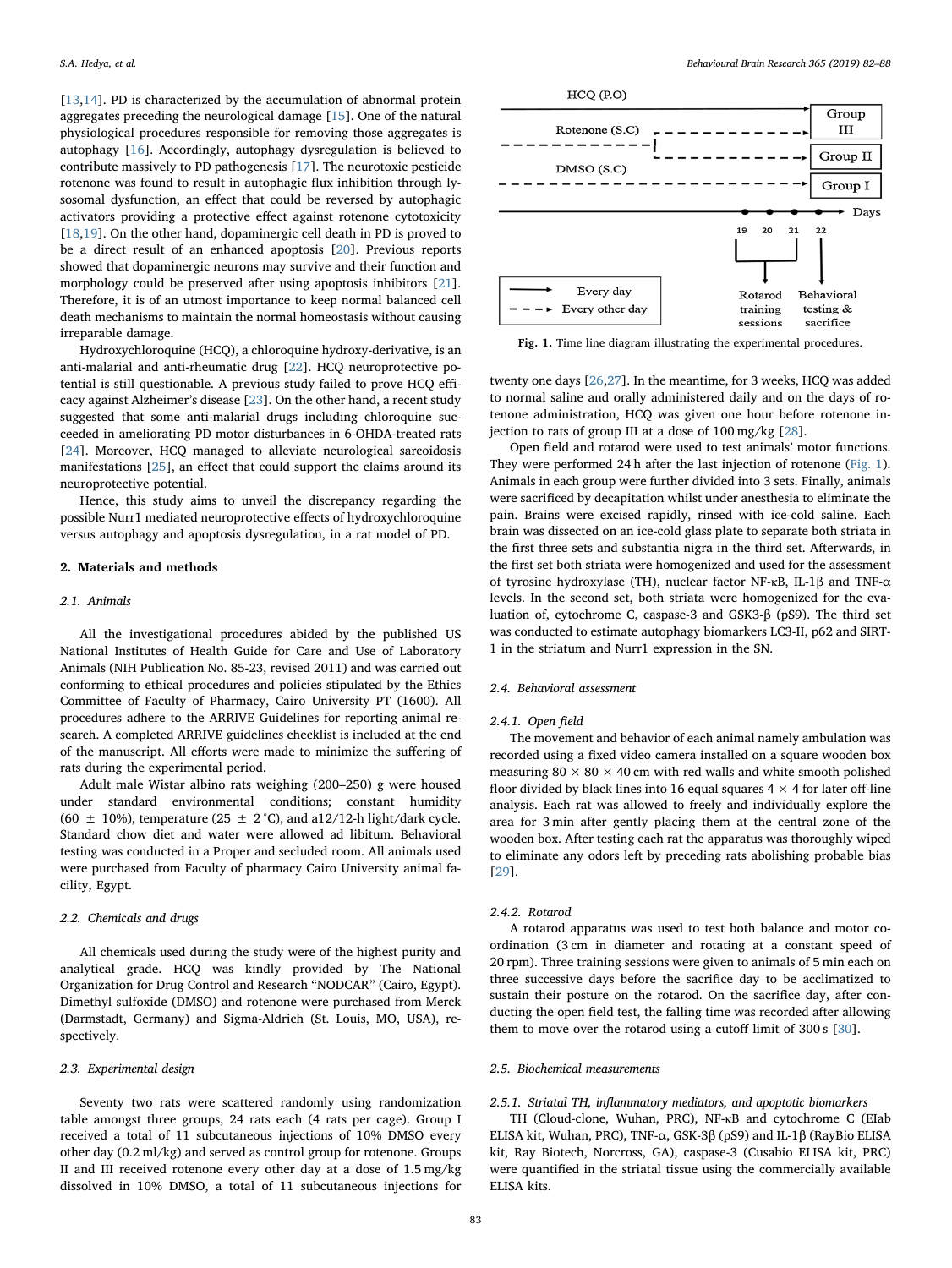#### 2.5.2. Autophagy biomarkers and SIRT-1

Western blot assay was used to estimate the expression of striatal LC3-II, p62 proteins as well as SIRT-1. Initially, striatal tissues were subjected to an extraction procedure of the protein solutions then; the proteins were separated according to their molecular weight via loading equal amount of them onto a sodium dodecylsulfate polyacrylamide gel electrophoresis. Thereafter, a nitrocellulose membrane (Amersham Bioscience, Piscataway, NJ, USA) received the isolated proteins via the aid of a semidry transfer apparatus (Bio-Rad, Hercules, CA, USA). Then, non-specific binding sites were blocked by putting the membranes in a 5% skim milk.

Membranes were then incubated overnight on a roller shaker at 4 °C with the antiLC3-II, antip62 or antiSIRT-1 primary antibody solution (1:1000; thermofisher scientific, MA, USA). Afterward they were washed and incubated with the horseradish peroxidase-conjugated secondary antibody (1:2000; Fluka, St. Louis, MO, USA). Finally, the blots were developed with enhanced chemiluminescence detection reagents (Amersham Biosciences, Arlington Heights, IL, USA). By the aid of a scanning laser densitometer (GS-800system, Bio-Rad, Hercules, CA, USA), the amount of LC3-II, p62 and SIRT-1 proteins was quantified by densitometric analysis. Results were expressed as arbitrary units after normalization with ß-actin protein expression.

## 2.5.3. Determination of Nurr1 expression

Real time-PCR (RT-PCR) was carried out to assess Nurr1 gene expression. Initially, SN tissue was used to extract the total RNA By means of SV Total RNA Isolation system (Promega, Madison, WI, USA) and the obtained RNA purity was established spectrophotometrically at OD 260/280 nm. Thereafter, the extracted RNA was used to obtain the complementary DNA through reverse transcription using RT-PCR kit (Strata gene, La Jolla, CA, USA). Eventually, SYBR Green Jump Start Taq Ready Mix (Sigma-Aldrich, St. Louis, MO, USA) was used to perform Quantitative RT-PCR. The total reaction volume was 25 μl where, 5 μl of complementary DNA was added to 12.5 μl SYBR Green mixture, 5.5 μl RNase free water, and 2 μl of each primer (5 pmol/μl). A list of used primers is provided in [Table 1](#page-2-0). The PCR amplifications were performed with 40 cycles of denaturation for 15 s at 95 °C, annealing 60 s at 60 °C, and extension 60 s at 72 °C. After the quantitative RT-PCR run, the relative expression of target gene was obtained using the  $2^{-\Delta\Delta CT}$  formula using ß-actin as a house keeping gene [[31\]](#page-5-30).

## 2.6. Statistical analysis

Prior to ANOVA analyses, all data were tested for normality as well as homogeneity of variance using Kolmogorov-Smirnov and Bartlett's tests, respectively. One-way ANOVA followed by Tukey-Kramer multiple comparisons were used to analyze data sets that met the assumptions for parametric analysis and were expressed as mean  $\pm$  S.E.M. On the other hand, behavioral experiments data was analyzed using Kruskal-Wallis nonparametric one-way ANOVA followed by Dunn's multiple comparisons test and were expressed as median and range as their data failed to attain the assumption for normality and homogeneity of variance. A probability level of less than 0.05 ( $p < 0.05$ ) was accepted as statistically significant. Statistical analysis was performed using GraphPad Prism software version 6 (San Diego, CA, USA).

#### <span id="page-2-0"></span>Table 1

| The sequence of primers used for real-time PCR analysis. |  |  |
|----------------------------------------------------------|--|--|
|----------------------------------------------------------|--|--|

| Gene    | Primer sequence                 |
|---------|---------------------------------|
| Nurr1   | F: 5'-CGCGTCGCAGTTGCTTGACAC-3'  |
|         | R: 5'-TTGCCTGGAACCTGGAATAGT-3'  |
| ß-actin | F: 5'-CGTTGACATCCGTAAAGACCTC-3' |
|         | R: 5'-TAGGAGCCAGGGCAGTAATCT-3'  |

#### <span id="page-2-1"></span>Table 2

Effects of HCQ on rotenone-induced alterations in rats' behavior in the openfield and rotarod tests.

| Parameters/group                                                             | Control                      | Rotenone                                    | HCO                                         |
|------------------------------------------------------------------------------|------------------------------|---------------------------------------------|---------------------------------------------|
| Open field test<br>Ambulation (No.)<br>Rotarod test<br>Latency till fall (s) | 49.5(19-80)<br>265 (200-295) | $8.5(2-16)^{a}$<br>65 (10-105) <sup>a</sup> | $22(4-28)$ <sup>ab</sup><br>125 (60-197) ab |

HCQ amended behavioral changes induced by rotenone. HCQ (100 mg/kg,orally) was administered daily for 3 weeks, meanwhile rats received 11 subcutaneous injections of rotenone (1.5 mg/kg) every other day. Values are expressed as median and range20-24 animals per group; a vs control, b vs rotenone Kruskal-Wallis non parametric One-Way ANOVA followed by Dunn's multiple comparisons test;  $p < 0.05$ ).

# 3. Results

# 3.1. HCQ mitigated rotenone-inflicted behavioral changes in open field and rotarod testing

Motor performance and coordination of rats subjected to rotenone administration incurred marked deterioration as compared with the control group [\(Table 2\)](#page-2-1). Pretreatment with HCQ managed to reverse the deterioration in ambulation 2.5 fold and falling time 1.9 fold as compared with the rotenone group. Thus, HCQ might ameliorate the dysfunctional motor co-ordination and functions in parkinsonian animals.

# 3.2. HCQ attenuated rotenone-induced alterations in striatal inflammatory mediators in rats

Rotenone produced a marked increase in striatal NF-κB by about 5.6 times its normal value. This effect was attenuated by HCQ which succeeded in hampering NF-κB by 39%. In addition both TNF-αand IL-1β were increased after repetitive rotenone injections versus the control by 3.24 and 3.42 fold, respectively. HCQ suppressed these inflammatory cytokines by 48.43% for TNF-α, and 22.85% for IL-1β, as compared to the parkinsonian rats [\(Table 3](#page-2-2)). Therefore, HCQ managed to reduce the inflammatory response witnessed in the rotenone group.

# 3.3. HCQ attenuated rotenone-induced alterations in GSK-3β, Nurr1 expression and TH content

Repeated subcutaneous injection of rotenone caused a marked decline in striatal GSK-3β (pS9) (48%) along with SN Nurr1 content (78.73%) as compared to the control group [\(Fig. 2A](#page-3-0) and B). Pretreatment with HCQ produced a 5 fold increase in GSK-3β (pS9) content together with a 1.85 elevation of Nurr1 when compared with the rotenone group. In parallel with these findings, the diminished TH level after rotenone administration (62%) was partially reversed by HCQ showing a 1.4 fold boost in striatal TH content when compared with the rotenone group ([Fig. 2](#page-3-0)C). Consequently, the reduced Nurr1 expression

# <span id="page-2-2"></span>Table 3

Effects of HCQ on rotenone-induced alterations in striatal downstream inflammatory mediators.

| Parameters/group            | Control        | Rotenone              | HCO                 |
|-----------------------------|----------------|-----------------------|---------------------|
| NF-κ $β$ (ng/g tissue)      | $0.85 + 0.072$ | $4.75 + 0.14^a$       | $2.898 + 0.13^{ab}$ |
| TNF- $\alpha$ (pg/g tissue) | $13.03 + 1.16$ | $42.22 + 1.31^a$      | $21.77 + 0.49^{ab}$ |
| IL-1β (pg/g tissue)         | $11.87 + 0.9$  | $40.7 + 2.37^{\circ}$ | $31.4 + 1.08^{ab}$  |

HCQ attenuated rotenone induced inflammatory changes. HCQ (100 mg/kg,orally) was administered daily for 3 weeks, meanwhile rats received 11 subcutaneous injections of rotenone (1.5 mg/kg) every other day. Values are expressed as mean  $\pm$  S.E.M of 6–8 animals; a *vs* control, b *vs* rotenone (One-Way ANOVA followed by Tukey-Kramer multiple comparisons test;  $p < 0.05$ ).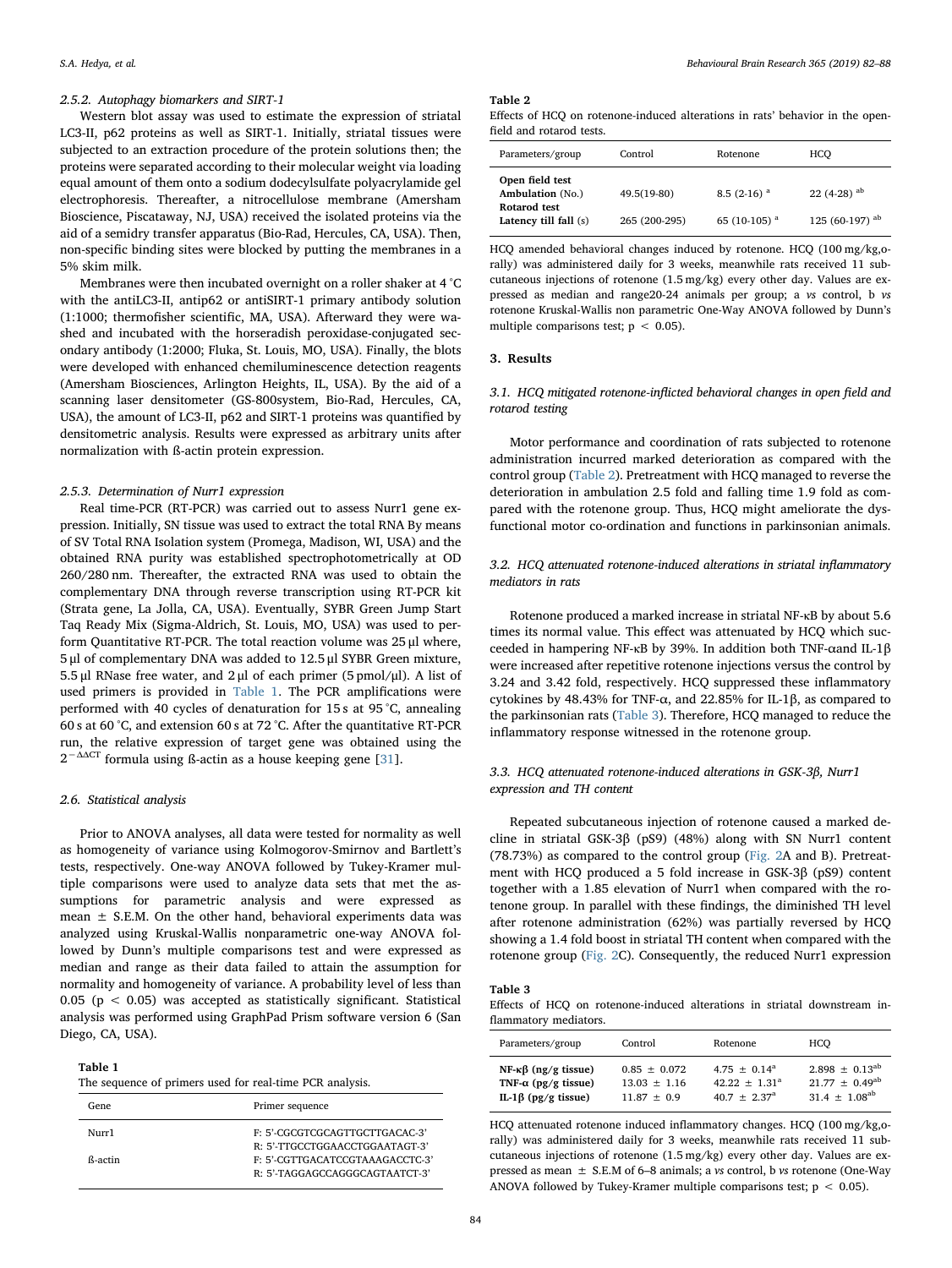<span id="page-3-0"></span>

Fig. 2. Effects of HCQ on rotenone-induced alterations in GSK-3β (pS9) (A), Nurr1(B) and TH (C) content in rats.

HCQ administration increased GSK-3β (pS9) level, Nurr-1 expression and TH content. HCQ (100 mg/kg, orally) was administered daily for 3 weeks, meanwhile rats received 11 subcutaneous injections of rotenone (1.5 mg/kg) every other day. Each bar with vertical line represents the mean  $\pm$  S.E.M of 6–8 rats per group. a vs control, b vs rotenone (One-Way ANOVA followed by Tukey-Kramer multiple comparisons test;  $p < 0.05$ ).

as well as TH and phosphorylated GSK-3β content in rotenone treated rats were elevated significantly by HCQ.

# 3.4. HCQ failed to attenuate rotenone-induced alterations in autophagy and SIRT-1

Rotenone caused a marked elevation in both LC3-II and p62 levels by 3.56 and 6 fold, respectively, as compared to the control group. While HCQ administration dramatically escalated LC3-II and P62 levels by 37.3% and 73.27%, respectively, when compared to parkinsonian rats ([Fig. 3](#page-3-1)A and B). Moreover, rotenone administration reduced SIRT-1

by 61% as compared to the control group. HCQ didn't show a significant difference from those results observed in the rotenone group ([Fig. 3C](#page-3-1)). Thence, HCQ couldn't counteract the effect of rotenone upon autophagic flux and autophagy related protein.

# 3.5. HCQ failed to attenuate rotenone-induced alterations in striatal apoptotic biomarkers

Rotenone managed to spike up apoptotic biomarkers, where striatal caspase-3 was elevated by nearly 6 fold and cytochrome C was increased by 4.23 fold above its normal values. HCQ didn't show a

> Fig. 3. Effects of HCQ on rotenone-induced alterations in striatal LC3-II (A), P62 (B) and SIRT-1 (C) in rats.

> HCQ precipitated significant autophagic inhibition. HCQ (100 mg/kg, orally) was administered daily for 3 weeks, meanwhile rats received 11 subcutaneous injections of rotenone (1.5 mg/kg) every other day. Each bar<br>with vertical line represents the with vertical line represents the mean  $\pm$  S.E.M of 6–8 rats per group. a vs control, b vs rotenone (One-Way ANOVA followed by Tukey-Kramer multiple comparisons test;  $p < 0.05$ ).

<span id="page-3-1"></span>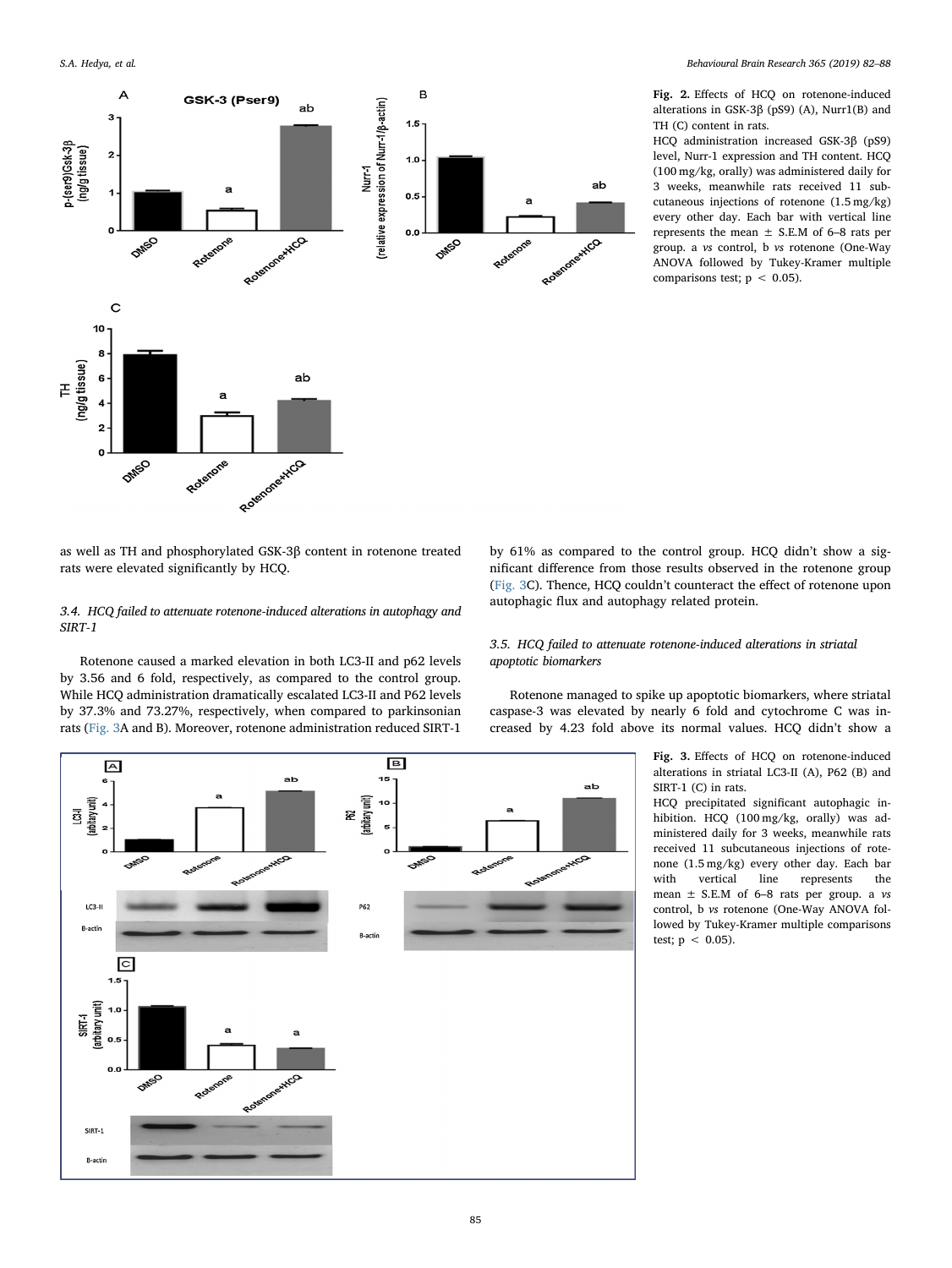<span id="page-4-0"></span>

significant difference from those results observed in the rotenone group ([Fig. 4A](#page-4-0) and B). Subsequently, HCQ is unable to prevent the apoptotic damage afflicting the rotenone induced parkinsonian rats.

#### 4. Discussion

This study attempted to settle the ambiguity regarding the neuroprotective potential of HCQ. This uncertainty emerged from two opposing factors, the potential ability of HCQ to modulate Nurr1 expression which stood up recently as a promising target for PD treatment versus the inhibitory action exerted by HCQ on autophagy and enhanced apoptosis which may result in neuronal cell death.

In the present study, HCQ resulted in elevated Nurr1 expression and reduced GSK-3β activity as manifested by increased phospho-Ser9 of GSK-3β which could explicate the improved Nurr1 expression and subsequent improvement in TH level and motor functions evident herein after HCQ injection. Nurr1 was found to be expressed in the dopaminergic neurons of the SN to control variety of functions including dopamine synthesis and reuptake [[32\]](#page-5-31). Moreover, Nurr1 is proved to be a crucial requirement for dopaminergic neurons differentiation and maintenance through regulating TH expression together with other genes [[6](#page-5-5)]. Therefore, integrity of dopaminergic neurons and normal motor functions can be restored with enhanced Nurr1 expression [\[24](#page-5-23)].

Remarkably, it has been proposed that a tight association between GSK-3β inhibition and Nurr1 expression is present, where GSK-3β inhibition is associated with increased Nurr1 expression through enhancing β-catenin binding on the upstream promoter region of Nurr1 [\[33](#page-5-32)]. Moreover, rotenone toxicity was successfully reversed after β-catenin, which is modulated directly by GSK-3β, interacted with AF1 region of Nurr1 [[34\]](#page-5-33). Several reports revealed that GSK-3β activity was enhanced after rotenone injection [\[35](#page-5-34)–37]. Additionally, it was previously reported that the parkinsonian rats showed reduced Nurr1 expression [[8](#page-5-7)]. Notably, it has been shown previously that agents which increase protein kinase C (PKC) activity could suppress GSK-3β by phosphorylating this kinase (Ser9) [[38\]](#page-5-35). HCQ is proved to activate PKC [\[39](#page-5-36)]. Consequently, HCQ mediated PKC activation could explain the raise in the inhibited form P-ser9-GSK-3β, which may provide neuronal protection from GSK-3β induced neuronal damage.

The rotenone group showed a boost in the master regulator of inflammation NF-κB with its downstream inflammatory biomarkers including striatal TNF- $\alpha$  and IL-1β. These findings were found to be in line with the results showed by previous studies [\[8,](#page-5-7)[24\]](#page-5-23). Whereas HCQ showed an anti-inflammatory action evidenced by the marked decrease in striatal inflammatory cytokines TNF-α, IL-1β and NF-κB. Given that, a heightened inflammatory state and increased pro-inflammatory cytokines secretion could be attributed to GSK-3β activation through NFκB regulation [\[11](#page-5-10)]. Furthermore, Nurr1 expression in microglia and astrocytes could repress pro-inflammatory genes [[7](#page-5-6)]. Therefore, HCQ mediated GSK-3β inhibition as well as increased Nurr1 expression may

Fig. 4. Effects of HCQ on rotenone-induced alterations in striatal caspase-3(A) and cytochrome c (B) in rats.

HCQ failed to reverse rotenone induced apoptotic cell death. HCQ (100 mg/kg, orally) was administered daily for 3 weeks, meanwhile rats received 11 subcutaneous injections of rotenone (1.5 mg/kg) every other day. Each bar with vertical line represents the mean  $\pm$  S.E.M of 6–8 rats per group. a vs control, b vs rotenone (One-Way ANOVA followed by Tukey-Kramer multiple comparisons test;  $p < 0.05$ ).

explain the anti-inflammatory effect exerted by HCQ.

On the other hand, the present study showed that HCQ resulted in inhibition of autophagic flux as depicted by increase in both LC3-II and p62, those results hold up with a previous report [\[40](#page-5-37)]. Moreover, HCQ failed to reverse apoptosis enhancement exerted by rotenone which was manifested by enhanced cytochrome c release and caspase-3 activation. This disruption seen in both processes in HCQ treated group may be attributed to its lysomotropic behavior. HCQ has the ability to penetrate through the lysosomes and alter its PH. Thereby, autophagosome will not merge with the lysosomes and the autophagic flux will be inhibited [[40\]](#page-5-37). Concerning apoptosis, it was shown that, the enhanced permeability of the lysosomal membrane exerted by HCQ is associated with increased lysosomal protease release, an effect which will result in mitochondrial cytochrome c release and subsequent activation of the apoptotic cascade [\[41](#page-5-38)]. Furthermore [[42\]](#page-5-39) showed that, HCQ induced lysosomal membrane enhanced permeability was followed by caspase activation advocating enhanced apoptosis. Noteworthy, apoptosis activation might be associated with autophagic inhibition. Caspase activation during the apoptotic cell death was found to block out the autophagic procedure, since numerous vital proteins involved in the autophagic pathway activation are believed to be digested by the caspases [\[43](#page-5-40)].

Apoptosis and autophagy are normal physiological processes that maintain normal cellular functions and homeostasis [[44\]](#page-5-41), yet their dysregulation may promote the neuronal cell death observed in PD [[45\]](#page-5-42). In this context, it was reported that rotenone-induced apoptosis was successfully mitigated using autophagy activator, while this effect was plugged partially when autophagy related gene 5 was suppressed [[46\]](#page-5-43). On the other hand, apoptosis is believed to be one of the main cell death mechanisms precipitating neurodegeneration in PD [[47\]](#page-5-44) and that rotenone induced cytotoxicity to SK-N-SH neuroblastoma cells was reversed through apoptosis suppression [[48\]](#page-5-45).

Interestingly, HCQ failed to reverse SIRT-1 reduction after rotenone administration which could also clarify both enhanced apoptosis and inhibited autophagy. SIRT-1 is proved to be critical in autophagy enhancement via autophagy related proteins deacetylation including FoxO, Atg5, Atg8, [[49](#page-5-46),[50\]](#page-5-47). Moreover, it was demonstrated previously that, using an autophagy enhancer in an in-vitro model with elevated βamyloid peptide resulted in enhanced cell viability, an effect which was blocked after using SIRT-1 gene silenced cells [[51\]](#page-6-0). Furthermore, it was formerly reported that, SIRT-1 activation resulted in autophagic enhancement and subsequent apoptotic inhibition supporting the firm link between them [\[52](#page-6-1)]. Thus, hampering SIRT-1 may consolidate autophagic and apoptotic deregulation and subsequent cell death.

In conclusion, this study reveals beneficial potentials of HCQ in a parkinsonian model through Nurr1 modulation, anti-inflammatory effect and GSK-3β inhibition which may defy certain deleterious effects precipitating neurological damage, viz. autophagy inhibition and apoptotic enhancement.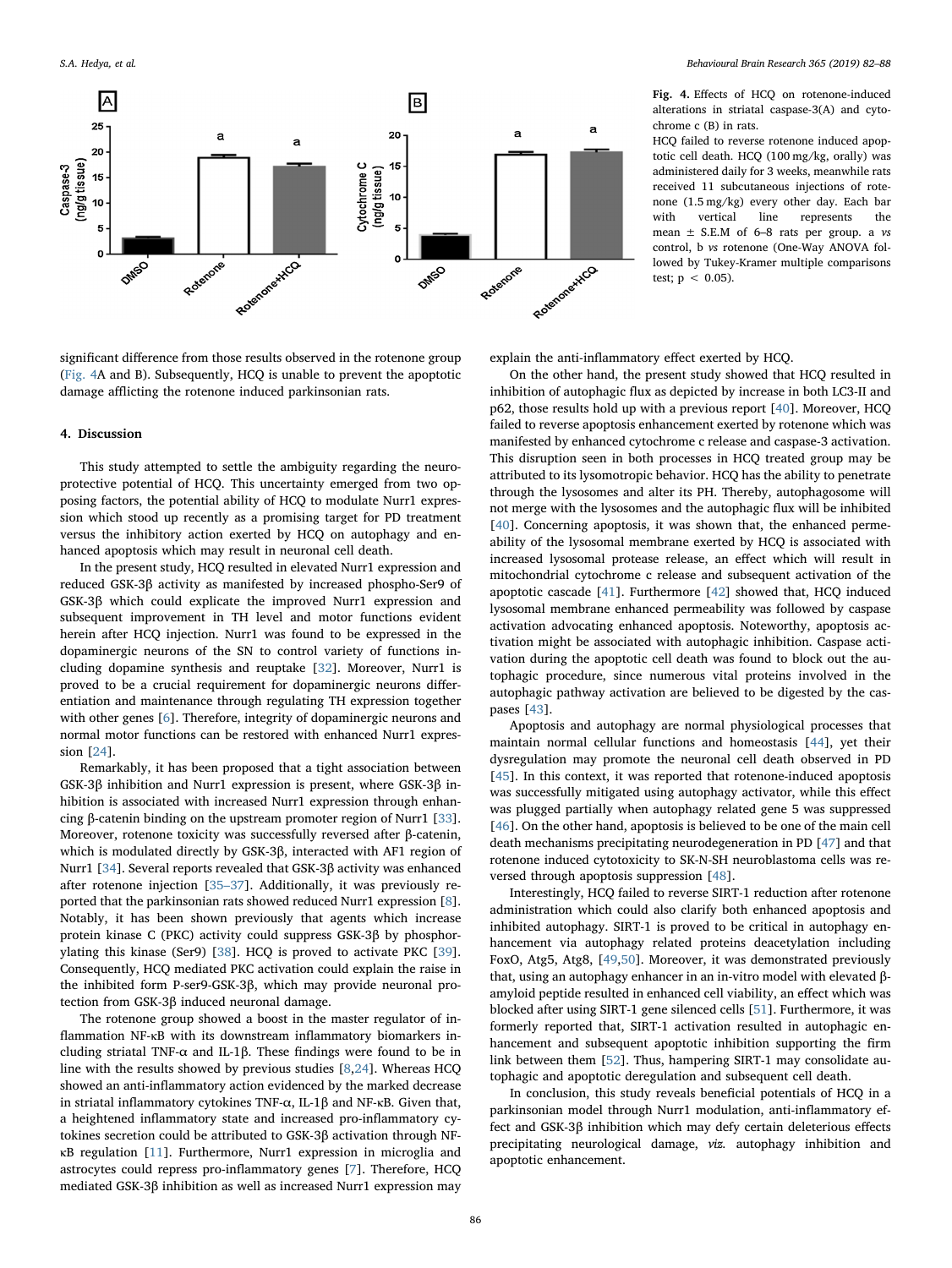#### Conflict of interest disclosure

The authors declare that there are no conflicts of interest that could prejudice the impartiality of this scientific work.

#### References

- <span id="page-5-0"></span>[1] G.E. Alexander, Biology of Parkinson'[s disease: pathogenesis and pathophysiology](http://refhub.elsevier.com/S0166-4328(18)31592-4/sbref0005) [of a multisystem neurodegenerative disorder, Dialogues Clin. Neurosci. 6 \(2004\)](http://refhub.elsevier.com/S0166-4328(18)31592-4/sbref0005) 259–[280.](http://refhub.elsevier.com/S0166-4328(18)31592-4/sbref0005)
- <span id="page-5-1"></span>[2] Lysia S. Forno, Neuropathology of Parkinson's disease, J. Neuropathol. Exp. Neurol. 55 (1996) 259–272, [https://doi.org/10.1016/j.pneurobio.2013.04.004.](https://doi.org/10.1016/j.pneurobio.2013.04.004.Mitochondrial) [Mitochondrial.](https://doi.org/10.1016/j.pneurobio.2013.04.004.Mitochondrial)
- <span id="page-5-2"></span>[3] G. DeMaagd, A. Philip, Parkinson's disease and its management: part 1: disease entity, risk factors, pathophysiology, clinical presentation, and diagnosis, P T 40 (2015) 504–532 [http://www.ncbi.nlm.nih.gov/pubmed/26236139%0Ahttp://](http://www.ncbi.nlm.nih.gov/pubmed/26236139%0Ahttp://www.pubmedcentral.nih.gov/articlerender.fcgi?artid=PMC4517533) [www.pubmedcentral.nih.gov/articlerender.fcgi?artid=PMC4517533](http://www.ncbi.nlm.nih.gov/pubmed/26236139%0Ahttp://www.pubmedcentral.nih.gov/articlerender.fcgi?artid=PMC4517533).
- <span id="page-5-3"></span>[4] T.A. Yacoubian, D.G. Standaert, Targets for neuroprotection in Parkinson's disease, Biochim. Biophys. Acta 1792 (2009) 676–687, [https://doi.org/10.1016/j.bbadis.](https://doi.org/10.1016/j.bbadis.2008.09.009) [2008.09.009.](https://doi.org/10.1016/j.bbadis.2008.09.009)
- <span id="page-5-4"></span>[5] C. Kim, P.K.J. Lee, P. Leblanc, Correlation between orphan nuclear receptor Nurr1 expression and amyloid deposition in 5XFAD mice, an animal model of Alzheimer's disease, J. Neurochem. 132 (2016) 254–262, [https://doi.org/10.1111/jnc.12935.](https://doi.org/10.1111/jnc.12935)
- <span id="page-5-5"></span>[6] G.A. Smith, E.M. Rocha, T. Rooney, P. Barneoud, J.R. McLean, J. Beagan, T. Osborn, M. Coimbra, Y. Luo, P.J. Hallett, O. Isacson, A Nurr1 agonist causes neuroprotection in a parkinson's disease lesion model primed with the toll-like receptor 3 dsRNA inflammatory stimulant poly(I:C), PLoS One. 10 (2015), [https://doi.org/10.1371/](https://doi.org/10.1371/journal.pone.0121072) purnal.pone.0121072.
- <span id="page-5-6"></span>[7] K. Saijo, B. Winner, C.T. Carson, J.G. Collier, M.G. Rosenfeld, F.H. Gage, C.K. Glass, A Nurr1/CoREST transexpression pathway attenuates neurotoxic inflammation in activated microglia and astrocytes, Cell 137 (2009) 47–59, [https://doi.org/10.](https://doi.org/10.1016/j.cell.2009.01.038.A) [1016/j.cell.2009.01.038.A.](https://doi.org/10.1016/j.cell.2009.01.038.A)
- <span id="page-5-7"></span>[8] Y.H. Yuan, J.D. Sun, M.M. Wu, J.F. Hu, S.Y. Peng, N.H. Chen, Rotenone could activate microglia through NFkB associated pathway, Neurochem. Res. 38 (2013) 1553–1560, [https://doi.org/10.1007/s11064-013-1055-7.](https://doi.org/10.1007/s11064-013-1055-7)
- <span id="page-5-8"></span>[9] [F.B. De Thé, H. Rekaik, A. Prochiantz, J. Fuchs, R.L. Joshi, Neuroprotective tran](http://refhub.elsevier.com/S0166-4328(18)31592-4/sbref0045)[scription factors in animal models of Parkinson disease, Neural Plast. 2016 \(2016\).](http://refhub.elsevier.com/S0166-4328(18)31592-4/sbref0045)
- <span id="page-5-9"></span>[10] P. Lei, S. Ayton, A.I. Bush, P.A. Adlard, GSK-3 in neurodegenerative diseases, Int. J. Alzheimers Dis. (2011) 1–9, [https://doi.org/10.4061/2011/189246.](https://doi.org/10.4061/2011/189246)
- <span id="page-5-10"></span>[11] E. Beurel, Regulation of inflammation and T cells by glycogen synthase kinase-3: Links to mood disorders, Neuroimmunomodulation 21 (2014) 140–144, [https://](https://doi.org/10.1159/000356550) [doi.org/10.1159/000356550.](https://doi.org/10.1159/000356550)
- <span id="page-5-11"></span>[12] M. Llorens-MarÃtin, J. Jurado, F. Hernández, J. Avila, GSK-3β, a pivotal kinase in Alzheimer disease, Front. Mol. Neurosci. 7 (2014) 1–11, [https://doi.org/10.3389/](https://doi.org/10.3389/fnmol.2014.00046) [fnmol.2014.00046.](https://doi.org/10.3389/fnmol.2014.00046)
- <span id="page-5-12"></span>[13] S. Elmore, Apoptosis: a review of programmed cell death, Toxicol. Pathol. 35 (2007) 495–516, [https://doi.org/10.1080/01926230701320337.](https://doi.org/10.1080/01926230701320337)
- <span id="page-5-13"></span>[14] N. Mizushima, The role of mammalian autophagy in protein metabolism, Proc. Jpn. Acad. Ser. B. Phys. Biol. Sci. 83 (2007) 39–46, [https://doi.org/10.2183/pjab.83.39.](https://doi.org/10.2183/pjab.83.39)
- <span id="page-5-14"></span>[15] C. Cook, C. Stetler, L. Petrucelli, Disruption of protein quality control in Parkinson's disease, Cold Spring Harb. Perspect. Med. 2 (2012) 1–17, [https://doi.org/10.1101/](https://doi.org/10.1101/cshperspect.a009423) cshperspect.a009423
- <span id="page-5-15"></span>[16] S. Ghavami, S. Shojaei, B. Yeganeh, S.R. Ande, J.R. Jangamreddy, M. Mehrpour, J. Christoffersson, W. Chaabane, A.R. Moghadam, H.H. Kashani, M. Hashemi, A.A. Owji, M.J. Łos, Autophagy and apoptosis dysfunction in neurodegenerative disorders, Prog. Neurobiol. 112 (2014) 24–49, [https://doi.org/10.1016/j.](https://doi.org/10.1016/j.pneurobio.2013.10.004) [pneurobio.2013.10.004.](https://doi.org/10.1016/j.pneurobio.2013.10.004)
- <span id="page-5-16"></span>[17] B. Wang, N. Abraham, G. Gao, Q. Yang, Dysregulation of autophagy and mitochondrial function in Parkinson's disease, Transl. Neurodegener. 5 (2016), [https://doi.org/10.1186/s40035-016-0065-1.](https://doi.org/10.1186/s40035-016-0065-1)
- <span id="page-5-17"></span>[18] [E. Janda, A. Lascala, C. Carresi, M. Parafati, V. Russo, C. Savoia, E. Ziviani,](http://refhub.elsevier.com/S0166-4328(18)31592-4/sbref0090) [V. Musolino, F. Morani, C. Isidoro, V. Mollace, Parkinsonian toxin-induced oxida](http://refhub.elsevier.com/S0166-4328(18)31592-4/sbref0090)[tive stress inhibits basal autophagy in astrocytes via NQO2 / quinone oxidor](http://refhub.elsevier.com/S0166-4328(18)31592-4/sbref0090)[eductase 2 : implications for neuroprotection, Autophagy 11 \(2015\) 1063](http://refhub.elsevier.com/S0166-4328(18)31592-4/sbref0090)–1080.
- <span id="page-5-18"></span>[19] Y.-S. Hou, J.-J. Guan, H.-D. Xu, F. Wu, R. Sheng, Z.-H. Qin, Sestrin2 protects dopaminergic cells against rotenone toxicity through AMPK-dependent autophagy activation, Mol. Cell. Biol. 35 (2015) 2740–2751, [https://doi.org/10.1128/MCB.](https://doi.org/10.1128/MCB.00285-15) [00285-15.](https://doi.org/10.1128/MCB.00285-15)
- <span id="page-5-19"></span>[20] [M. Naoi, W. Maruyama, Cell death of dopamine neurons in aging and Parkinson](http://refhub.elsevier.com/S0166-4328(18)31592-4/sbref0100)'s [disease, Mech. Ageing Dev. 111 \(1999\) 175](http://refhub.elsevier.com/S0166-4328(18)31592-4/sbref0100)–188.
- <span id="page-5-20"></span>[21] [J. Bilsland, S. Roy, S. Xanthoudakis, D.W. Nicholson, Y. Han, E. Grimm, F. Hefti,](http://refhub.elsevier.com/S0166-4328(18)31592-4/sbref0105) [S.J. Harper, Caspase inhibitors attenuate 1-methyl-4-phenylpyridinium toxicity in](http://refhub.elsevier.com/S0166-4328(18)31592-4/sbref0105) [primary cultures of mesencephalic dopaminergic neurons, J. Neurochem. 22 \(2002\)](http://refhub.elsevier.com/S0166-4328(18)31592-4/sbref0105) 2637–[2649.](http://refhub.elsevier.com/S0166-4328(18)31592-4/sbref0105)
- <span id="page-5-21"></span>[22] J.C. Da Silva, H.A. Mariz, L.F. Da Rocha, P.S.S. De Oliveira, A.T. Dantas, A.L.B.P. Duarte, I.D.R. Pitta, S.L. Galdino, M.G.D.R. Pitta, Hydroxychloroquine decreases Th17-related cytokines in systemic lupus erythematosus and rheumatoid arthritis patients, Clinics (Sao Paulo) 68 (2013) 766–771, [https://doi.org/10.6061/](https://doi.org/10.6061/clinics/2013(06)07) [clinics/2013\(06\)07.](https://doi.org/10.6061/clinics/2013(06)07)
- <span id="page-5-22"></span>[23] W.A. Van Gool, H.C. Weinstein, P.K. Scheltens, G.J.M. Walstra, Effect of hydroxychloroquine on progression of dementia in early Alzheimer's disease: an 18-month randomised, double-blind, placebo-controlled study, Lancet 358 (2001) 455–460, [https://doi.org/10.1016/S0140-6736\(01\)05623-9.](https://doi.org/10.1016/S0140-6736(01)05623-9)
- <span id="page-5-23"></span>[24] C. Kim, B. Han, J. Moon, D. Kim, J. Shin, S. Rajan, Nuclear receptor Nurr1 agonists

enhance its dual functions and improve behavioral deficits in an animal model of Parkinson's disease, Proc. Natl. Acad. Sci. U. S. A. 112 (2015) 6–11, [https://doi.org/](https://doi.org/10.1073/pnas.1509742112) [10.1073/pnas.1509742112.](https://doi.org/10.1073/pnas.1509742112)

- <span id="page-5-24"></span>[25] O.P. Sharma, Effectiveness of chloroquine and hydroxychloroquine in treating selected patients with sarcoidosis with neurological involvement, Arch. Neurol. 55 (1998) 1248–1254, [https://doi.org/10.1001/archneur.55.9.1248.](https://doi.org/10.1001/archneur.55.9.1248)
- <span id="page-5-25"></span>[26] N.F. Abdelkader, M.M. Safar, H.A. Salem, Ursodeoxycholic acid ameliorates apoptotic cascade in the rotenone model of Parkinson's disease: modulation of mitochondrial perturbations, Mol. Neurobiol. 53 (2016) 810–817, [https://doi.org/10.](https://doi.org/10.1007/s12035-014-9043-8) [1007/s12035-014-9043-8.](https://doi.org/10.1007/s12035-014-9043-8)
- <span id="page-5-26"></span>[27] E.A. Kandil, N.F. Abdelkader, B.M. El-Sayeh, S. Saleh, Imipramine and amitriptyline ameliorate the rotenone model of Parkinson's disease in rats, Neuroscience 332 (2016) 26–37, [https://doi.org/10.1016/j.neuroscience.2016.06.040.](https://doi.org/10.1016/j.neuroscience.2016.06.040)
- <span id="page-5-27"></span>[28] Z. Meng, D.G. Baker, P. Branigan, J. Park, S. Baker, J. Rao, H.R. Schumacher Jr., Hydroxychloroquine inhibits matrix metalloprotease activity in experimental calcium pyrophosphate dihydrate (CPPD) crystal induced inflammation in the rat subcutaneous air pouch, Inflammopharmacology 8 (2000) 113–121, [https://doi.](https://doi.org/10.1023/B:INFL.0000041137.92230.64) [org/10.1023/B:INFL.0000041137.92230.64.](https://doi.org/10.1023/B:INFL.0000041137.92230.64)
- <span id="page-5-28"></span>[29] R.A. Cummins, R.N. Walsh, The Open-Field, Psychol. Bull. 83 (1976) 482–504, [https://doi.org/10.1037/0033-2909.83.3.482.](https://doi.org/10.1037/0033-2909.83.3.482)
- <span id="page-5-29"></span>[30] B.J. Jones, D.J. Roberts, The quantitative measurement of motor inco-ordination in naive mice using an accelerating rotarod, J. Pharm. Pharmacol. 20 (1968) 302–304, [https://doi.org/10.1111/j.2042-7158.1968.tb09743.x.](https://doi.org/10.1111/j.2042-7158.1968.tb09743.x)
- <span id="page-5-30"></span>[31] K.J. Livak, T.D. Schmittgen, Analysis of relative gene expression data using realtime quantitative PCR and the 2(-Delta Delta C(T)) method, Methods 408 (2001) 402–408, [https://doi.org/10.1006/meth.2001.1262.](https://doi.org/10.1006/meth.2001.1262)
- <span id="page-5-31"></span>[32] Y. Chu, W. Le, K. Kompoliti, J. Jankovic, E.J. Mufson, J.H. Kordower, Nurr1 in Parkinson's disease and related disorders, J. Comp. Neurol. 494 (2008) 495–514, [https://doi.org/10.1002/cne.20828.Nurr1.](https://doi.org/10.1002/cne.20828.Nurr1)
- <span id="page-5-32"></span>[33] L. Zhang, L. Cen, S. Qu, L. Wei, M. Mo, J. Feng, Enhancing beta-catenin activity via GSK3beta inhibition protects PC12 cells against rotenone toxicity through Nurr1 induction, PLoS One 11 (2016), [https://doi.org/10.1371/journal.pone.0152931.](https://doi.org/10.1371/journal.pone.0152931)
- <span id="page-5-33"></span>[34] M. Zennaro, L. Amar, S. Skah, M. Plateroti, I. Sahut-, M. Batisse-lignier, G. Assie, A. Lefranc, WNT / β-catenin signalling is activated in aldosterone- producing adenomas and controls aldosterone production, Hum. Mol. Genet. 23 (2014) 889–905, [https://doi.org/10.1093/hmg/ddt484.](https://doi.org/10.1093/hmg/ddt484)
- <span id="page-5-34"></span>[35] Y.Y. Chen, G. Chen, Z. Fan, J. Luo, Z.J. Ke, GSK3β and endoplasmic reticulum stress mediate rotenone-induced death of SK-N-MC neuroblastoma cells, Biochem. Pharmacol. 76 (2008) 128–138, [https://doi.org/10.1016/j.bcp.2008.04.010.](https://doi.org/10.1016/j.bcp.2008.04.010)
- [36] A. Petit-Paitel, F. Brau, J. Cazareth, J. Chabry, Involvment of cytosolic and mitochondrial GSK-3β in mitochondrial dysfunction and neuronal cell death of MPTP/ MPP+treated neurons, PLoS One 4 (2009), [https://doi.org/10.1371/journal.pone.](https://doi.org/10.1371/journal.pone.0005491) [0005491.](https://doi.org/10.1371/journal.pone.0005491)
- [37] F.L. Episcopo, C. Tirolo, S. Caniglia, N. Testa, M.C. Morale, M.F. Serapide, S. Pluchino, B. Marchetti, Targeting Wnt signaling at the neuroimmune interface for dopaminergic neuroprotection / repair in Parkinson' s disease, J. Mol. Cell Biol. 6 (2014) 13–26, [https://doi.org/10.1093/jmcb/mjt053.Targeting.](https://doi.org/10.1093/jmcb/mjt053.Targeting)
- <span id="page-5-35"></span>[38] T. Isagawa, H. Mukai, K. Oishi, T. Taniguchi, H. Hasegawa, T. Kawamata, C. Tanaka, Y. Ono, Dual effects of PKNα and protein kinase C on phosphorylation of Tau protein by glycogen synthase kinase-3β, Biochem. Biophys. Res. Commun. 273 (2000) 209–212, [https://doi.org/10.1006/bbrc.2000.2926.](https://doi.org/10.1006/bbrc.2000.2926)
- <span id="page-5-36"></span>[39] Y. Fernandez, R. Ramakrishnan, A. Rathinavelu, Effect of systemic lupus erythematosus (SLE) treatment drugs on GI-101A breast tumor cell growth, Life Sci. 67 (2000) 567–575, [https://doi.org/10.1016/S0024-3205\(00\)00644-5.](https://doi.org/10.1016/S0024-3205(00)00644-5)
- <span id="page-5-37"></span>[40] Q. Liu, X.Y. Luo, H. Jiang, M.H. Yang, G.H. Yuan, Z. Tang, H. Wang, Hydroxychloroquine facilitates autophagosome formation but not degradation to suppress the proliferation of cervical cancer SiHa cells, Oncol. Lett. 7 (2014) 1057–1062, [https://doi.org/10.3892/ol.2014.1879.](https://doi.org/10.3892/ol.2014.1879)
- <span id="page-5-38"></span>[41] A.M.V. Giraldo, H. Appelqvist, T. Ederth, K. Ollinger, Lysosomotropic agents : impact on lysosomal membrane permeabilization and cell death, Biochem. Soc. Trans. 42 (2014) 1460–1464, [https://doi.org/10.1042/BST20140145.](https://doi.org/10.1042/BST20140145)
- <span id="page-5-39"></span>[42] P. Boya, R.-A. Gonzalez-Polo, D. Poncet, K. Andreau, H.L.A. Vieira, T. Roumier, J.- L. Perfettini, G. Kroemer, Mitochondrial membrane permeabilization is a critical step of lysosome-initiated apoptosis induced by hydroxychloroquine, Oncogene 22 (2003) 3927–3936, [https://doi.org/10.1038/sj.onc.1206622.](https://doi.org/10.1038/sj.onc.1206622)
- <span id="page-5-40"></span>[43] G. Mariño, M. Niso-Santano, E.H. Baehrecke, G. Kroemer, Self-consumption: the interplay of autophagy and apoptosis, Nat. Rev. Mol. Cell Biol. 15 (2014) 81–94, [https://doi.org/10.1038/nrm3735.](https://doi.org/10.1038/nrm3735)
- <span id="page-5-41"></span>[44] [Y.J. Fan, W.X. Zong, The cellular decision between apoptosis and autophagy, Chin.](http://refhub.elsevier.com/S0166-4328(18)31592-4/sbref0220) [J. Cancer 32 \(2013\) 121](http://refhub.elsevier.com/S0166-4328(18)31592-4/sbref0220)–129.
- <span id="page-5-42"></span>[45] Y. Tsujimoto, S. Shimizu, Another way to die: autophagic programmed cell death, Cell Death Differ. 12 (2005) 1528–1534, [https://doi.org/10.1038/sj.cdd.4401777.](https://doi.org/10.1038/sj.cdd.4401777)
- <span id="page-5-43"></span>[46] T. Pan, P. Rawal, Y. Wu, W. Xie, J. Jankovic, Rapamycin protects against rotenoneinduced apoptosis through autophagy induction, Neuroscience 164 (2009) 541–551, [https://doi.org/10.1016/j.neuroscience.2009.08.014.](https://doi.org/10.1016/j.neuroscience.2009.08.014)
- <span id="page-5-44"></span>[47] [K.A. Jellinger, Cell death mechanisms in neurodegeneration, J. Cell. Mol. Med. 5](http://refhub.elsevier.com/S0166-4328(18)31592-4/sbref0235) (2001) 1–[17 doi:005.001.01 \[pii\].](http://refhub.elsevier.com/S0166-4328(18)31592-4/sbref0235)
- <span id="page-5-45"></span>[K. Tamilselvam, N. Braidy, T. Manivasagam, M. Mohamed, Neuroprotective e](http://refhub.elsevier.com/S0166-4328(18)31592-4/sbref0240)ffects of hesperidin, a plant fl[avanone on rotenone induced oxidative stress and apoptosis](http://refhub.elsevier.com/S0166-4328(18)31592-4/sbref0240) [in a cellular model for Parkinson](http://refhub.elsevier.com/S0166-4328(18)31592-4/sbref0240)'s disease, Hindawi 2013 (2013).
- <span id="page-5-46"></span>[49] [I.H. Lee, L. Cao, R. Mostoslavsky, D.B. Lombard, J. Liu, N.E. Bruns, M. Tsokos,](http://refhub.elsevier.com/S0166-4328(18)31592-4/sbref0245) [F.W. Alt, T. Finkel, A role for the NAD-dependent deacetylase Sirt1 in the regulation](http://refhub.elsevier.com/S0166-4328(18)31592-4/sbref0245) [of autophagy, Proc. Natl. Acad. Sci. U. S. A. 105 \(2008\) 3374](http://refhub.elsevier.com/S0166-4328(18)31592-4/sbref0245)–3379.
- <span id="page-5-47"></span>[50] N. Hariharan, Y. Maejima, J. Nakae, J. Paik, R.A. Depinho, J. Sadoshima, Deacetylation of FoxO by Sirt1 plays an essential role in mediating starvation-induced autophagy in cardiac myocytes, Circ. Res. 107 (2010) 1470–1482, [https://](https://doi.org/10.1161/CIRCRESAHA.110.227371)